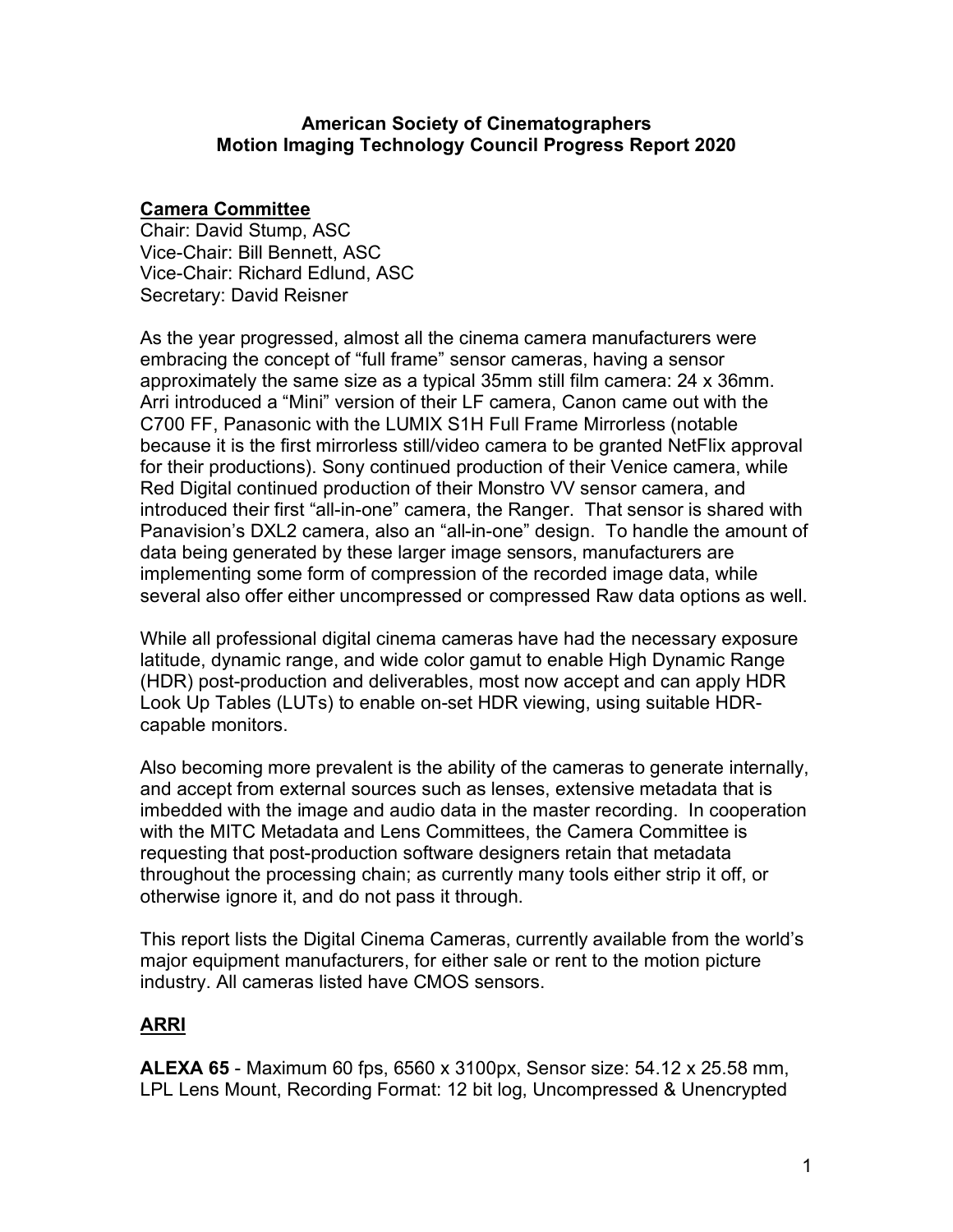ARRIRAW, Media: Codex SXR Capture Drive 2Tb. Weight 10.5 kg Note: the ALEXA 65 has the largest image sensor dimensions of any current digital cinema camera.

**ALEXA LF** - Maximum 150 fps, 4448 x 3096px, Sensor Size: 36.7 x 25.5mm, LPL Lens Mount with an available PL Mount Adapter, Recording Format: 12 bit log, Uncompressed & Unencrypted ARRIRAW or ProRes, Media: SXR Capture Drive or SxS PRO+ Card. Weight: 7.8kg Note: Built in Wireless Video transmitter

**ALEXA MINI LF** - Maximum 60 fps, 4448 x 3096px, Sensor Size: 36.7 x 25.5mm, LPL Lens Mount with an available PL Mount Adapter, Motorized Internal ND Filters: 2, 4, 6 stops, Recording Format: 12 bit log, Uncompressed & Unencrypted ARRIRAW or ProRes, Media: Codex Compact Drive, 1Tb. Weight: 2.6kg

**ALEXA SXT W**- Maximum 120 fps, 3424 x 2202px, Sensor Size: 28.3 x 18.2mm, PL Lens Mount, Recording format: 12 bit log, Uncompressed & Unencrypted ARRIRAW or ProRes, Media: SXR Capture Drive, XR Capture Drive, SxS PRO+ Card, CFast 2.0 Card. Weight: 6.5kg, Note: Built in Wireless Video transmitter

**ALEXA MINI** - Maximum 200 fps, 3424 x 2202px, Sensor Size: 28.3 x 18.2mm, PL Lens Mount, Motorized Internal ND Filters: 2, 4, 7 stops, Recording format: 12 bit log, Uncompressed & Unencrypted ARRIRAW or ProRes, Media: CFast 2.0 Card. Weight: 2.3kg

**Amira** - Maximum 200 fps, 3200 x 1800px, Sensor Size: 28.25 x 18.17mm, PL Lens Mount, Motorized Internal ND Filters: 2, 4, 7 stops. Recording format: 12 bit log, Uncompressed & Unencrypted ARRIRAW or ProRes, Media, CFast 2.0 Card. Weight: 4.1kg Note: Designed to be a "Single Person Crew" camera, with Mic or Line Level Audio inputs. Can also be configured for Multi-Cam Live Broadcast with a DTS FCA Fiber Optic Adaptor back.

For all ARRI cameras: in partnership with Codex, HDE (High Density Encoding) reduces ARRIRAW file sizes by up to 40%.This is an operation done during the initial downloading of the data from the camera's capture drive, to the on-set storage and backup hard drives.

### **Blackmagic Design**

**Blackmagic URSA Mini Pro 4.6K G2** - Maximum 300 fps in 2K, 120 fps in 4.6k, 4608 x 2592px, Sensor Size: 25.3 x 14.2mm. PL, EF, F, or B4 Lens Mount, Recording Format: 12 bit (non-linear) Compressed RAW, or ProRes. Internal ND Filters: 2, 4, 6 stops, Media: CFast 2.0, UHS-II SD cards, 2.5" SSD, or External SSD drive. Weight: 2.3Kg

# **Canon**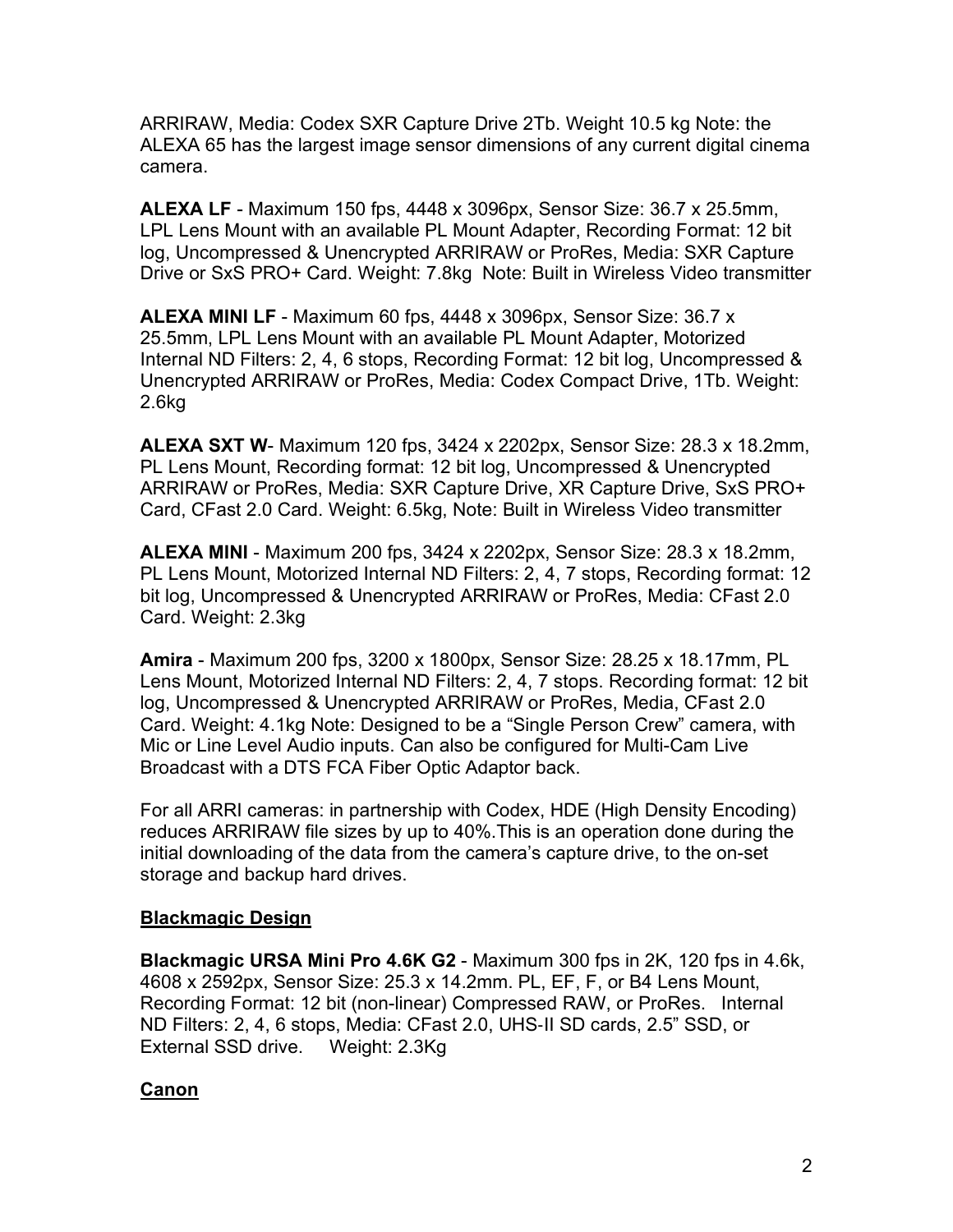**EOS C700 FF** - Maximum 60fps 5.9k, 72fps 4K, 168 fps 2K. 5952 x 3140px, Sensor Size: 38.1 x 20.1mm. EF locking, or PL Lens Mount (not interchangeable). Recording Formats: Uncompressed "Cinema RAW" with Codex CDX-36150 Modular Recorder attached, 10 or 12 bit ProRes, 10 or 12 bit XF-AVC. Motorized ND Filters: 2, 4, 6 stops. Media: Codex Capture Drive and/or Cfast 2.0, SD card (proxy) Weight 3.5Kg Notes: "Super-35" sensor size, 4.5k versions of this camera are available in both Rolling Shutter and Global Shutter versions.

**EOS C500 MkI**I - Maximum 60 fps in 4K, 120 fps in 2k, 6062 x 3432px, Sensor Size: 38.1 x 20.1mm. EF, EF-S, EF-C Locking, B4, and PL Lens Mounts. Recording Formats: 12/10 bit Compressed "CinemaRaw Light, 10 bit XF-AVC/ MPEG-4 AVC/H.264 YCC422, and 8 bit YCC420 (proxy), Media: CFexpress Card, SD Card (proxy) Weight: 1.77Kg Notes: Autofocus available with compatible lenses. Electronic Image Stabilization.

**EOS C300 MkII** - Maximum 30fps 4K, 120fps HD. 4096 x 2160px. Sensor Size: 26.4 x 13.8mm. EF or PL Lens mount (not interchangeable) Recording Formats: YCC422 10bit, [RG8444 (12bit/10bit) in HD] MPEG-4 AVC/H.264. Motorized ND Filters: 2, 4, 6 stops. Media: Cfast Card, SD Card (proxy) Weight: 2.9Kg

**EOS C300 MkIII** - Maximum 120fps 4K, 180fps 2K. 4096 x 2160px. Sensor Size: 26.4 x 13.8mm. EF, EF Locking, or PL Lens mount Recording Formats: 12/10 bit Compressed "CinemaRaw Light, 10 bit XF-AVC/ MPEG-4 AVC/H.264 YCC422. Media: CFexpress Card, SD Card (proxy). Weight: 1.75Kg Note: Dual ISO Sensitivity, Autofocus available with compatible lenses. Anamorphic desqueeze, 2x and 1.3x. Electronic Image Stabilization. Built on the frame of the C500 Mk II

### **Panasonic**

**AU-EVA1 5.7K Super 35** - Maximum 30fps 5.7K, 60fps 4K, 120fps 2k. 5720 x 3016px. Sensor Size: 24.6 x 13.0mm. EF Mount. Recording Formats: MOV: 4:2:2 10bit/4:2:0 8bit, AVCHD: 4:2:0 8bit, MPEG-4 AVC/H.264, HEVC H.265. Motorized ND Filters: 2, 4, 6 stops. (IR Cut, In/Out Selectable) Media: SHDC, SDXC, UHS-I/UHS-II Speed Class3, V90. Weight: 1.2Kg Note: Dual ISO Sensitivity, Electronic Image Stabilization, Auto Focus with Compatible Lenses

**VariCam LT 4K HDR** - Maximum 60fps 4K, 240fps 2k. 4096 x 2160px. Sensor Size: 24.6 x 12.9mm. EF or PL Lens Mount (Interchangeable). Recording Formats: AVC-Intra 12 or 10 bit, MPEG-4 AVC/H.264, ProRes. Motorized ND Filters: 2, 4, 6 stops. (IR Cut, In/Out Selectable) Media: express P2 Card, P2 Card. Weight: 2.7Kg Note: Dual ISO Sensitivity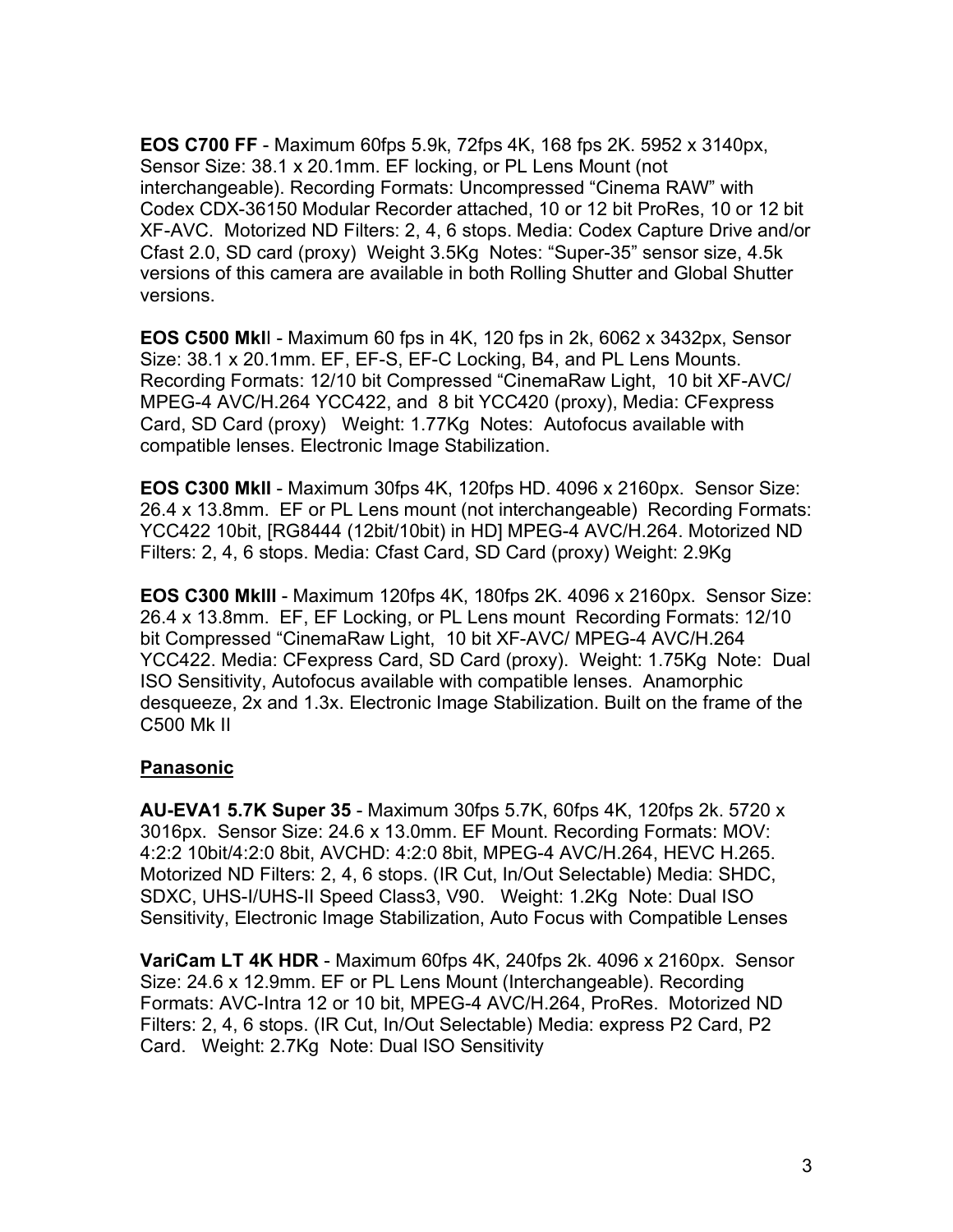**VariCam 35 4K HDR** - Maximum 120fps 4K. 4096 x 2160px. Sensor Size: 24.6 x 12.9mm. PL Lens Mount. Recording Formats: AVC-Intra 12 or 10 bit, ProRes. Motorized ND Filters: 2, 4, 6 stops. (IR Cut, In/Out Selectable) Media: express P2 Card, P2 Card, MicroP2 Card (Proxy). Weight: 5.0Kg Note: Dual ISO **Sensitivity** 

**VariCam PURE 4K HDR** - Maximum 120fps 4K. 4096 x 2160px. Sensor Size: 24.6 x 12.9mm. PL Lens Mount. Recording Format: 12 bit Uncompressed Codex Raw. Motorized ND Filters: 2, 4, 6 stops. (IR Cut, In/Out Selectable) Media: Codex Capture Drive. Weight: 4.9Kg Note: Dual ISO Sensitivity

**LUMIX S1H Full Frame Mirrorless** - Maximum 23.98fps 6K, 29.97fps 4K, 59.94fps HD. 5952 x 3968px. Sensor Size: 35.6 x 23.8mm. L-Mount Lens Mount. Recording Format: MOV or MP4: H.264/MPEG-4 AVC, H.265/HVEC. Media: SD, SDHC, SDXC Memory Card. Weight: 1.5Kg Note: Dual ISO Sensitivity, Continuous Autofocus with compatible lenses, Image Sensor Stabilization, As of this writing, the only "Mirrorless" still camera approved by NetFlix.

### **Panavision**

**DXL2** - Maximum 60 fps 8K, 8192 × 4320px. Sensor Size: 40.96 x 21.60mm. Panavision Lens Mount. Recording Formats: 16 bit Linear Compressed RedCode RAW, w/ simultaneous 4k ProRes or DNxHR. Media: SSD. Weight: 4.5Kg Notes: A modular camera that accepts wireless focus modules for the Preston system, SDI Connection Module, Power Module, Dual Menu displays on both sides. 600nit HDR capable viewfinder.

# **Red Digital Cinema**

Red has consolidated their product line into two camera body styles, called "Brains" **DSMC2**, a modular system that requires additional components added to create a complete camera system, and **Ranger**, an "All-in-one" camera with built-in I/O, power, and control connectors. Then, in each of those body styles, they offer a range of sensor physical sizes and resolutions.

# **DSMC2 Brains**:

**Monstro 8K VV** - Maximum 60fps full frame 8K, 8192 × 4320px. Sensor Size: 40.96 x 21.60mm. PL, Canon EF, Nikon F, Leica M Lens Mounts. User Interchangeable OLPF. Recording Formats: 16 bit Linear Compressed RedCode RAW, ProRes, DNxHR. Media: Red Mini-Mag. Weight: 1.5Kg

**Helium 8K S35** - Maximum 60 fps 8K, 8192 × 4320px. Sensor Size: 29.90 × 15.77mm. PL, Canon EF, Nikon F, Leica M Lens Mounts. User Interchangeable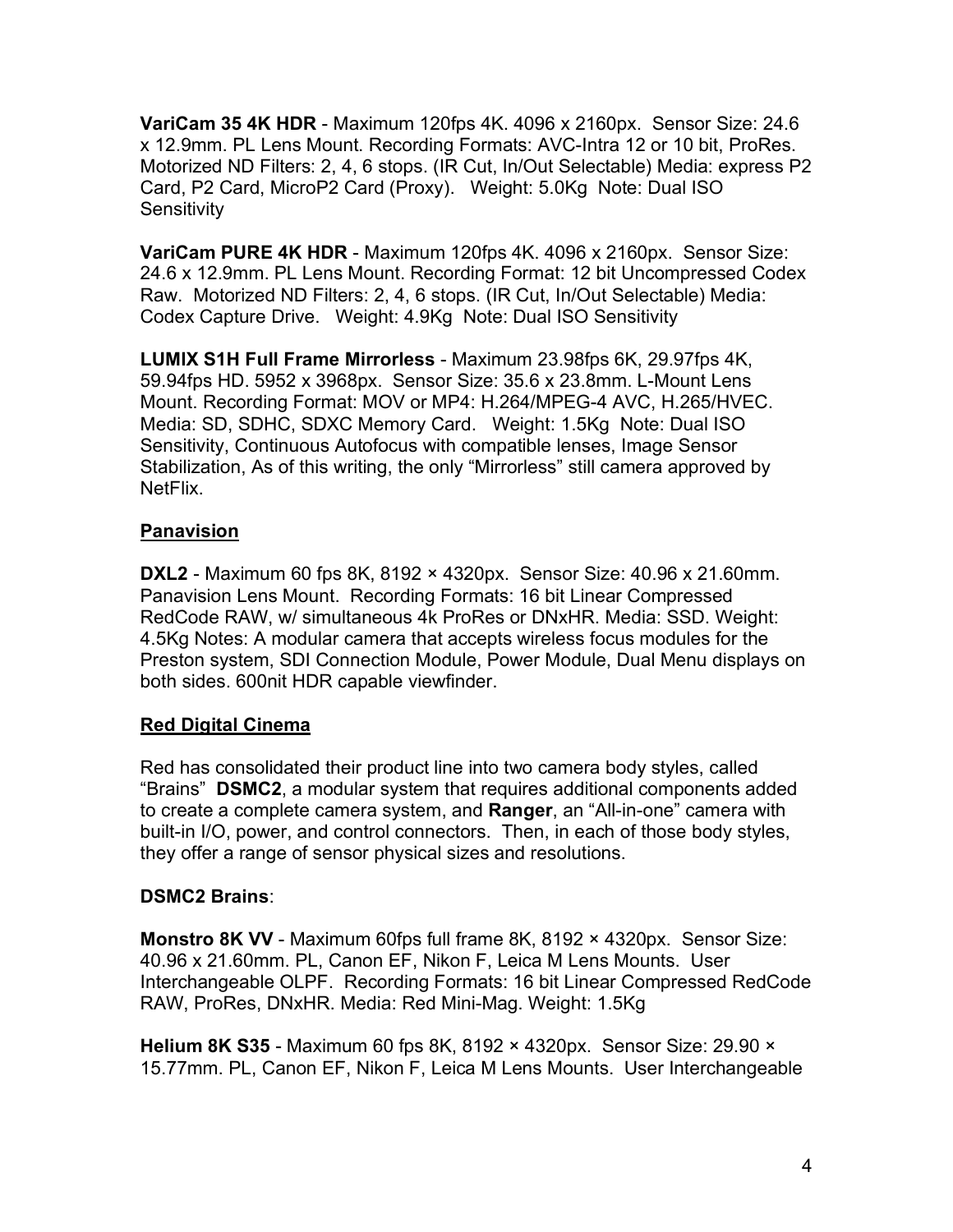OLPF. Recording Formats: 16 bit Linear Compressed RedCode RAW, ProRes, DNxHR. Media: Red Mini-Mag. Weight: 1.5Kg

**Gemini 5K S35** - Maximum 96 fps 5K, 5120 × 3000px. Sensor Size: 30.72 × 18mm. PL, Canon EF, Nikon F, Leica M Lens Mounts. User Interchangeable OLPF. Recording Formats: 16 bit Linear Compressed RedCode RAW, ProRes, DNxHR. Media: Red Mini-Mag. Weight: 1.5Kg Note: Dual ISO Sensitivity

**Dragon-X 6K S35** - Maximum 75 fps 6K, 6144 x 3160px. Sensor Size: 30.7 x 15.8 mm. PL, Canon EF, Nikon F, Leica M Lens Mounts. User Interchangeable OLPF. Recording Formats: 16 bit Linear Compressed RedCode RAW, ProRes, DNxHR. Media: Red Mini-Mag. Weight: 1.5Kg

**Ranger Brains**: Offer the same specifications as the above sensors, and include integrated signal I/O's connectors, wider input voltage (11.5-32V), Line/Mic 5-pin XLR input, Genlock, Timecode connectors, a built in control panel display, and a larger fan. Sensor sizes available:

**Monstro 8K VV, Helium 8K S35, Gemini 5K S35** Weight: 3.4Kg

### **Sony**

**Venice** - Maximum 60fps 6K, 75fps, 4K. 6048 x 4032px. Sensor Size: 36.2 x 24.1mm. PL, E Lens Mount. Recording Format: 16 bit linear XOCN ST. Motorized ND Filters: 1, 2, 3, 4, 5, 6, 7, 8 stops. Media: AXS SSD. Weight: 3.9Kg Note: Dual ISO Sensitivity, "Rialto" Remote Sensor Extension: separates sensor / filter wheel block from camera electronics

**PMW-F55** - Maximum 60-fps 4K, 180fps 2K. 4096 x 2160px. Sensor Size: 24.0 x 12.70mm . PL , FZ Lens Mount. Recording Format: XAVC AVC/H.264 High 4:2:2 Intra (ProRes & DNxHD with optional Codec Board CBK-55PD). Global Shutter. Motorized ND Filters: 3, 6 stops. Media: SxS Pro+ Card. Weight: 2.2Kg Note: Can record 240 fps RAW with optional AXS-R5 RAW recorder

**PXW-FX9** - Maximum 30fps 6K, 60-fps 4K, 120fps 2K. 3840 x 2160px. Sensor Size: 35.7 x 18.8mm. E Lens Mount. Recording Format: XAVC-I/L. Electronic Variable ND Filter. Media: XQD Card. Weight: 2.0Kg Note: Dual ISO Sensitivity, Auto Focus with compatible lenses

**Vision Research** - High Speed Cameras

**Phantom v2640 ONYX** - Maximum 6,600 fps, 2048 x 1952px, Sensor Size: 27.6 x 26.3mm, Global Shutter, Lens Mounts: Nikon, EF, PL, C. Notes: 3.9 second recording time @ 6,600 fps, 12 bit with 144Gb RAM memory. Weight: 8.1Kg